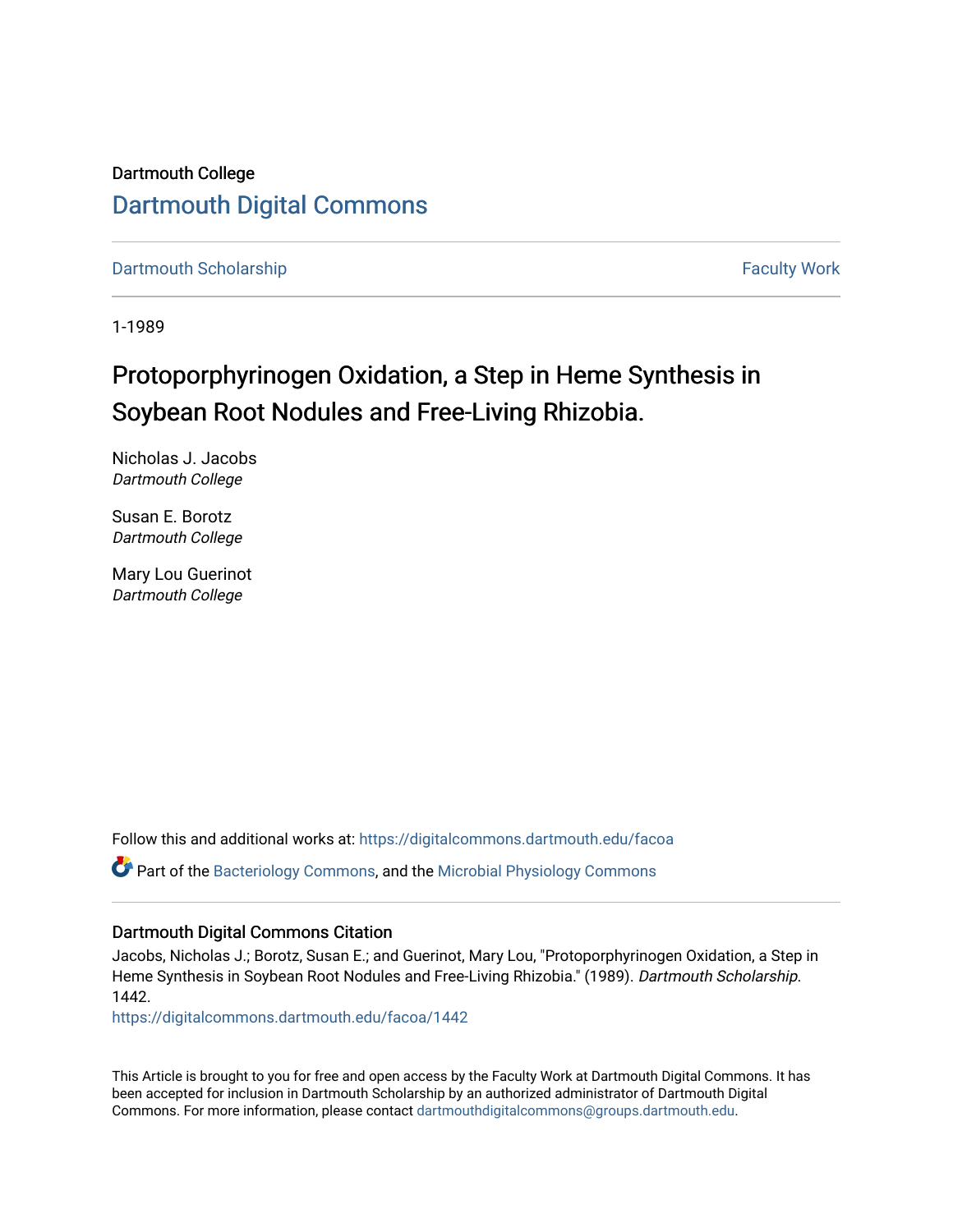## Protoporphyrinogen Oxidation, a Step in Heme Synthesis in Soybean Root Nodules and Free-Living Rhizobia

NICHOLAS J. JACOBS,<sup>1\*</sup> SUSAN E. BOROTZ,<sup>1</sup> AND MARY LOU GUERINOT<sup>2</sup>

Department of Microbiology, Dartmouth Medical School,<sup>1</sup> and Department of Biological Sciences, Dartmouth College,<sup>2</sup> Hanover, New Hampshire 03756

Received 25 July 1988/Accepted 23 September 1988

Extracts of the crude bacteroid fraction of symbiotically grown Bradyrhizobium japonicum were much more active in oxidizing protoporphyrinogen to protoporphyrin than were extracts of cells grown under free-living conditions, especially when assayed in atmospheres containing only traces of oxygen. This correlates with the higher heme content of the microaerophlic nodules. Furthermore, the high level of oxidative activity in the crude bacteroid fraction was associated with an uncharacterized membrane fraction, probably of plant origin, that was separable from the bacteroids by Percoll gradient centrifugation.

During symbiotic association within the root nodules of leguminous plants, rhizobia synthesize large amounts of heme for the prosthetic group of leghemoglobin. Although the symbiotic bacterium is thought to play an exclusive role in this heme synthesis (6, 10, 24), a role for plant enzymes within the nodule to assist in this process has not been eliminated (11, 12). One of the late steps of heme synthesis as well as chlorophyll synthesis, the oxidation of protoporphyrinogen to protoporphyrin (Fig. 1), has not been characterized for rhizobia, although a mutant strain deficient in this activity forms  $Fix^-$  nodules which are deficient in leghemoglobin (25). Protoporphyrinogen oxidation has been demonstrated for a variety of mammalian, bacterial, and plant cells (4, 5, 7-9, 14-21, 23, 27, 29). The mechanism is not known, but in mammalian and yeast mitochondria the oxidation seems to require molecular oxygen (27), while in facultative and anaerobic bacteria alternate electron acceptors can replace oxygen (17, 18, 23). The question of a role for oxygen is especially important for rhizobia, since leghemoglobin synthesis occurs under microaerophilic conditions within the root nodule (1).

Preparation and assay of extracts. Free-living cells of Bradyrhizobium japonicum 61A152 (The Nitragin Co., Inc., Milwaukee, Wis.) were grown at 30°C in YEM broth (1% mannitol,  $0.2\%$  yeast extract,  $0.05\%$  K<sub>2</sub>HPO<sub>4</sub>,  $0.02\%$  $MgSO<sub>4</sub> \cdot 7H<sub>2</sub>O$ , 0.01% NaCl) for about 72 h to late log phase. Cells were centrifuged (4,000  $\times$  g, 4°C), washed with buffer A (0.1 M HEPES [N-2-hydroxyethylpiperazine-N'-2-ethanesulfonic acid] [pH 7.4], 0.25 M pentaerythritol, <sup>1</sup> mM  $MgCl<sub>2</sub>$ ), and suspended in buffer B (buffer A with 10 mM dithiothreitol instead of  $MgCl<sub>2</sub>$ ). Symbiotically grown cells of strain 61A152, termed bacteroids, were prepared from nodules harvested from the roots of 6-week-old soybeans (Glycine max var. harsoy) as described previously (11). Crude bacteroids, prepared as described previously (22), were resuspended in buffer B. All cells were broken by sonication (22) and centrifuged at 12,000  $\times$  g (10 min) and then at 17,000  $\times g$  (10 min); the residue was discarded each time. When indicated, extracts were dialyzed overnight against 0.01 M HEPES (pH 7.5) at 4°C (Spectrapor tubing, 12,000 to 14,000 molecular weight cutoff). Cells, nodules, and fractions were stored at  $-70^{\circ}$ C.

Percoll gradient-purified fractions were prepared from crude bacteroids harvested from about 10 g of nodules as described above except that the grinding buffer was 0.15 M KCl-50 mM  $KH<sub>2</sub>PO<sub>4</sub>(pH 7.6)$  (buffer C) (28). After centrifugation, the crude bacteroids were resuspended in 2 to 3 ml of buffer C and purified in a Percoll gradient (28). The purified fractions were suspended in buffer A without  $MgCl<sub>2</sub>$ . Percoll-purified fractions were analyzed by transmission electron microscopy of specimens negatively stained with phosphotungstic acid (13). The purified bacteroid fraction showed large numbers of intact cells with the typical appearance of bacteroids from soybean nodules (28) (data not shown). Almost no bacteroids were observed in the fraction designated plant membranes.

Protoporphyrinogen oxidation was assayed as described previously (14, 15), except that the reaction mixture (14) contained 0.7 mM glutathione in <sup>a</sup> test tube (12 by <sup>75</sup> mm) with a total volume of  $250 \mu l$ . We used extracts heated at 95°C (10 min) and dispersed by brief sonication to determine the rate of nonenzymatic oxidation. Incubation occurred either in air or under an atmosphere of prepurified nitrogen gas (containing  $O_2$  at approximately 8 ppm (8  $\mu$ l/liter) as a contaminant); the nitrogen atmosphere was established by quickly evacuating a desiccator and replacing the atmosphere with nitrogen gas twice. Proteins (2) and ferrochelatase, with deuteroporphyrin as a substrate (7), were measured as described previously.

Activity of free-living and symbiotic cell extracts. Protoporphyrinogen was oxidized at a much more rapid rate by dialyzed extracts from crude bacteroids than by dialyzed extracts from free-living cells under aerobic assay conditions (Fig. 2). The rate was 4- to 10-fold-higher than that of the heated control, suggesting the enzymatic nature of the oxidation (Fig. 2). Table 1 compares the rate of oxidation under air and under an atmosphere of nitrogen gas containing only traces of oxygen. The dialyzed crude bacteroid extract functioned almost as well in the nitrogen atmosphere, whereas the dialyzed extract of free-living cells was markedly suppressed.

When extracts were assayed before dialysis, there was a marked decrease in aerobic activity of both the crude

<sup>\*</sup> Corresponding author.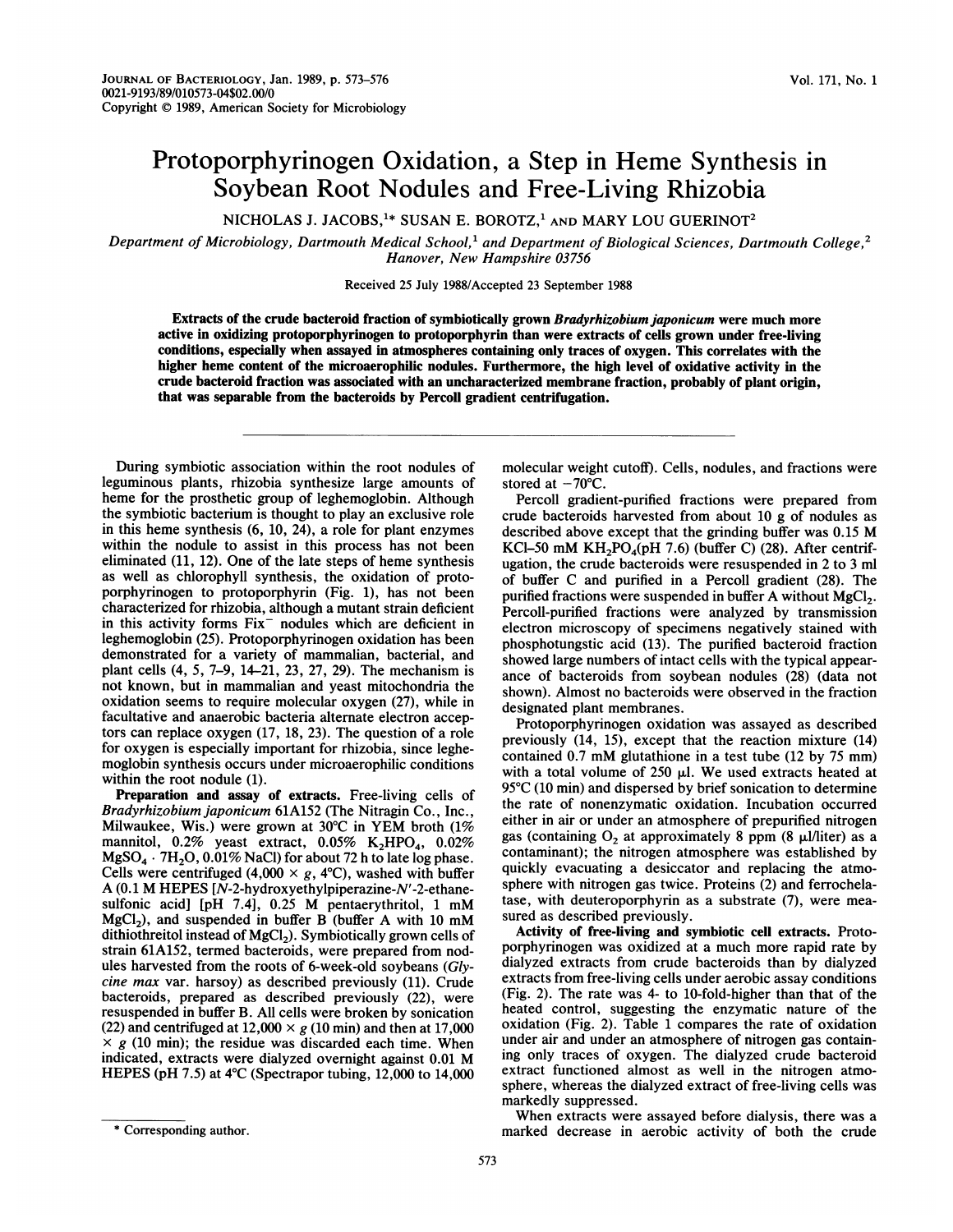

FIG. 1. Pathway for heme and chlorophyll biosynthesis.

bacteroid and free-living extracts, although the former were still more active. This was also apparent during assay under a nitrogen atmosphere, when the undialyzed extract of free-living cells exhibited no protoporphyrinogen-oxidizing activity, while the undialyzed crude bacteroid extract showed a decreased but still measurable rate (0.15 nmol of protoporphyrin formed per h per mg of protein). This was about half the rate of activity of the undialyzed crude bacteroid extract in the aerobic assay. The inhibitory factor removed by dialysis is probably dithiothreitol, since extracts prepared from cells in the absence of dithiothreitol exhibited activities similar to those shown for dialyzed extracts (data not shown). Protoporphyrinogen oxidation by extracts of other cells has been previously shown to be inhibited by reducing agents such as dithiothreitol (15, 16, 20). These



FIG. 2. Protoporphyrinogen oxidation by dialyzed extracts prepared from crude bacteroids or from free-living cells. The assay tubes, incubated aerobically, contained 0.52 and 0.82 mg of protein for the crude bacteroid and free-living extracts, respectively.

TABLE 1. Protoporphyrinogen oxidation by dialyzed extracts of crude bacteroids and free-living cells

| <b>Extract assayed</b> | Assay<br>atmosphere | nmol of protoporphyrin<br>formed/h per mg of<br>protein <sup>a</sup> |
|------------------------|---------------------|----------------------------------------------------------------------|
| Crude bacteroids       | Air                 | 5.8                                                                  |
|                        | N,                  | 5.2                                                                  |
| Free-living cells      | Air                 | 0.19                                                                 |
|                        | N,                  | 0.03                                                                 |

All values are corrected for heated controls incubated under the same conditions as unheated extract and are means of duplicate tubes which varied less than 5%. The extract of crude bacteroids (0.5 mg of protein per tube) was incubated for approximately 29 min. The extract of free-living cells (1.5 mg of protein per tube) was incubated for approximately 308 min. At least four additional assays were conducted for each extract, with equivalent results.

observations illustrate that, in contrast to free-living cells, the crude bacteroid extract can oxidize protoporphyrinogen in an atmosphere containing only traces of oxygen even if a reducing agent is present.

Activity in gradient-purified fractions from the nodule. When the crude bacteroids were purified, most of the protoporphyrinogen-oxidizing activity was found in a fraction designated plant membranes (28) (Table 2). The activity of this fraction was considerably higher than that observed for crude bacteroids. This may be due to the presence of reductants or inhibitory factors in the bacteroids themselves. The purified bacteroids contained very little or no protoporphyrinogen-oxidizing activity (Table 2). We also sedimented free-living cells in Percoll, and their activity was comparable to that of the dialyzed free-living extract (compare Tables <sup>1</sup> and 2). When the assay was conducted under a nitrogen atmosphere, the purified plant membrane fractions were as active as when assayed aerobically (Table 2). In contrast, the extracts of free-living cells exhibited a 78% decrease and the extract of purified bacteroids exhibited a 95% decrease under a nitrogen atmosphere (Table 2).

Although deficient in protoporphyrinogen-oxidizing activity, purified bacteroids exhibited other bacteroid-associated enzymes (26, 28). In one of our preparations, ferrochelatase, the next enzyme in the heme synthesis pathway, was present at 11.6 nmol of heme formed per h per mg of protein, and P-hydroxybutyrate dehydrogenase was present at 175 nmol of NADH formed per min per mg of protein (28). Similar

TABLE 2. Protoporphyrinogen oxidation by Percollpurified fractions

| Extract assayed <sup>a</sup> | Assay<br>atmosphere | nmol of protoporphyrin<br>formed/h per mg of<br>protein <sup>b</sup> |
|------------------------------|---------------------|----------------------------------------------------------------------|
| <b>Plant membranes</b>       | Air                 | 90.8                                                                 |
|                              | $\mathbf{N_{2}}$    | 89.7                                                                 |
| Free-living cells            | Air                 | 0.24                                                                 |
|                              | $\mathbf{N_{2}}$    | 0.03                                                                 |
| <b>Bacteroids</b>            | Air                 | 0.11 <sup>c</sup>                                                    |
|                              | N.                  | 0.006                                                                |

<sup>a</sup> Extracts were prepared without added dithiothreitol to maximize activity. Plant membranes were used directly after sonication without centrifugation. <sup>b</sup> Plant membranes (0.06 mg of protein per tube) were incubated for

approximately 26 min, and extracts from free-living cells (0.45 mg) and bacteroids (0.84 mg of protein per tube) were incubated for approximately 305 min. The values are means of duplicate tubes which varied by less than 5% and are corrected as described for Table 1.

This was the most active of a total of four different preparations of purified bacteroids examined in the aerobic assay. Two others showed no activity, and one showed half the activity of this preparation.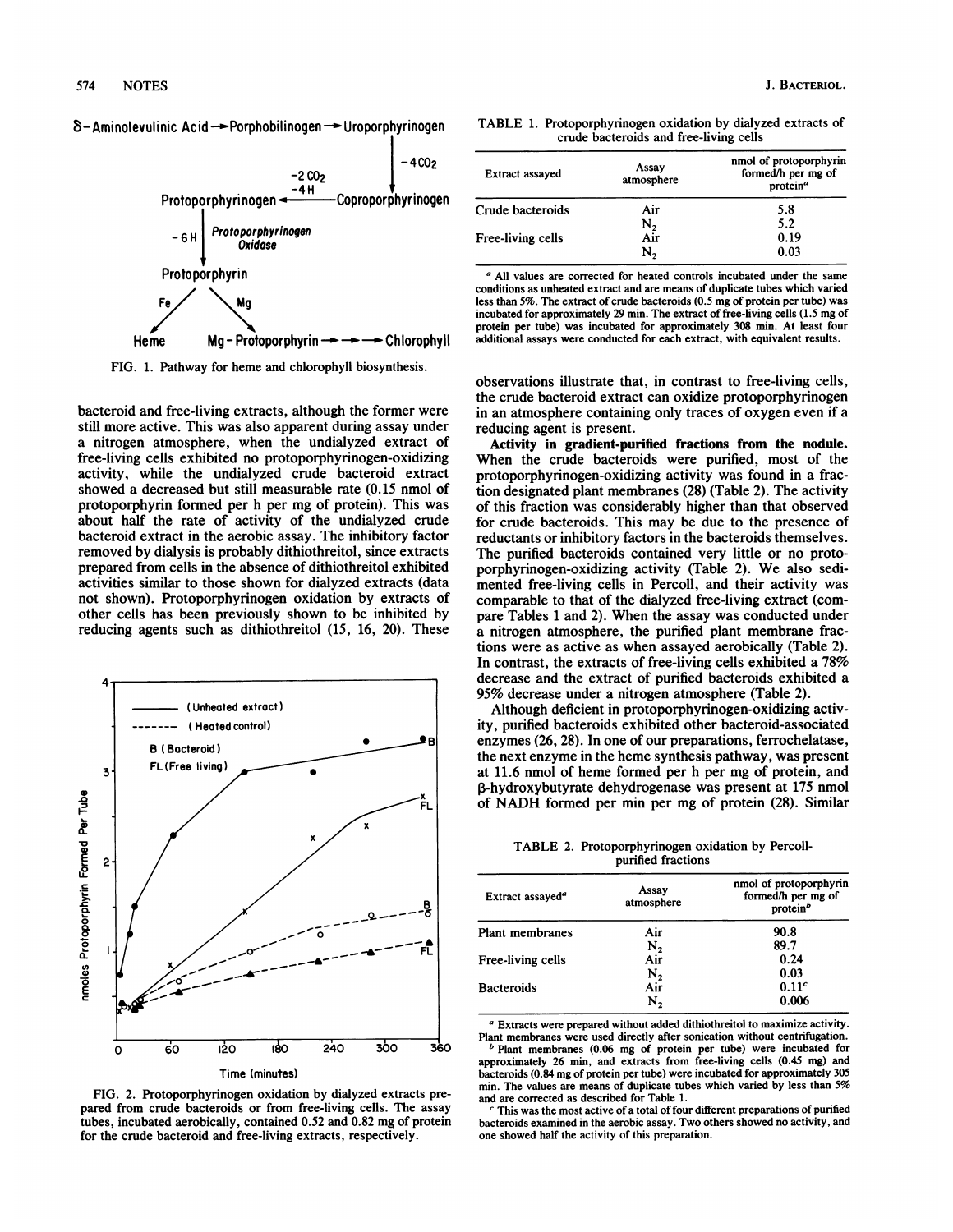levels of ferrochelatase enzyme were detected in extracts of free-living cells. We also tested the effect of supplements such as  $ATP$ ,  $MgSO<sub>4</sub>$ ,  $NADP$ , and methionine, which are required for the anaerobic oxidation of coproporphyrinogen to protoporphyrinogen in bacteroids of B. japonicum (22). When these supplements were added to extracts of purified bacteroids at concentrations described previously (22) and under the conditions shown in Table 2, we found no effect on protoporphyrinogen oxidation by purified bacteroid extracts when tested either in air or under nitrogen (data not shown).

In conclusion, our findings have implications for the regulation of rhizobial heme synthesis. Nodule-derived fractions were much more active in protoporphyrinogen oxidation than were free-living cells, especially under conditions of lowered oxygen tension. This correlates with the in vivo ability of the symbiotic root nodule system to synthesize much larger amounts of heme for leghemoglobin under the microaerophilic conditions within the nodule than free-living cells synthesize during aerobic growth.

Although high levels of protoporphyrinogen-oxidizing activity are associated with the plant membrane fraction, the composition of this fraction is not known. It does not contain free bacteroids; it probably consists of plant-derived membrane structures such as mitochondria and plastids which sediment with the crude bacteroids during the initial differential centrifugation of the nodule homogenate. The peribacteroid membrane which surrounds the bacteroids in the plant cell is probably also present. This membrane is plant derived but may be decorated with bacteroid-derived proteins (3). The significance of this compartmentalization of protoporphyrinogen-oxidizing activity for leghemoglobin synthesis is unclear. One possibility is that some of these plant-derived membranes, containing high levels of protoporphyrinogen oxidase, may act synergistically with the bacteroid, which contains other heme synthesis enzymes. This could increase the efficiency of the late stages of heme synthesis in the microaerophilic environment within the nodule, since the protoporphyrinogen-oxidizing activity of the plant-derived membranes can function very well at low oxygen tensions. Perhaps it would be advantageous for this oxygen-requiring step to be physically separated from the bacteroids themselves, since they contain several oxygen-sensitive enzymes such as nitrogenase and ferrocheletase.

This work was supported by National Science Foundation grants DMB <sup>8604810</sup> to N.J.J. and DMB <sup>8615190</sup> to M.L.G.

We thank Judith Jacobs and Irene Bosch for valuable advice and assistance.

#### LITERATURE CITED

- 1. Appleby, C. A. 1984. Leghemoglobin and Rhizobium respiration. Annu. Rev. Plant Physiol. 35:443-478.
- 2. Bradford, M. 1976. A rapid and sensitive method for the quantitation of microgram quantities of protein utilizing the principle of protein-dye binding. Anal. Biochem. 72:248-254.
- 3. Bradley, D. J., E. A. Wood, A. P. Larkins, G. Galfre, G. W. Butcher, and N. J. Brewin. 1988. Isolation of monoclonal antibodies reacting with peribacteroid membranes and other components of pea root nodules containing Rhizobium leguminosarum. Planta 173:149-160.
- 4. Brenner, D. A., and J. R. Bloomer. 1980. The enzymatic defect in variegate porphyria. N. Engl. J. Med. 302:765-769.
- 5. Camadro, J. M., D. Urban-Grimal, and P. Labbe. 1982. A new assay for protoporphyrinogen oxidase-evidence for a total deficiency in that activity in a heme-less mutant of Saccharomyces cerevisiae. Biochem. Biophys. Res. Commun. 106:

724-730.

- 6. Cutting, J. A., and H. M. Schulman. 1969. The site of heme synthesis in soybean root nodules. Biochim. Biophys. Acta 192: 486-493.
- 7. Dailey, H. A. 1986. Purification and characterization of bacterial ferrochelatase. Methods Enzymol. 123:408-414.
- 8. Dailey, H. A., and S. W. Karr. 1987. Purification and characterization of murine protoporphyrinogen oxidase. Biochemistry 26:2697-2701.
- 9. Deybach, J.-C., V. DaSilva, B. Grandchamp, and Y. Nordmann. 1985. The mitochondrial location of protoporphyrinogen oxidase. Eur. J. Biochem. 149:431-435.
- 10. Godfrey, C. A., and M. J. Dilworth. 1971. Haem biosynthesis from [14C]-8-aminolaevulinic acid in laboratory grown and root nodule Rhizobium lupini. J. Gen. Microbiol. 69:385-390.
- 11. Guerinot, M. L., and B. K. Cheim. 1986. Bacterial 8-aminolevulinic acid synthetase activity is not essential for leghemoglobin formation in the soybean/*Bradyrhizobium japonicum* symbiosis. Proc. Natl. Acad. Sci. USA 83:1837-1841.
- 12. Guerinot, M. L., and B. K. Chelm. 1987. Molecular aspects of the physiology of symbiotic nitrogen fixation in legumes, p. 108- 146. In T. Kosuge and E. W. Nester (ed.), Plant-microbe interactions: molecular and genetic perspectives, vol. 2. Macmillan Publishing Co., New York.
- 13. Hayat, M. A. 1986. Basic techniques for transmission electron microscopy, p. 261. Academic Press, Inc., New York.
- 14. Jacobs, J. M., and N. J. Jacobs. 1987. Oxidation of protoporphyrinogen to protoporphyrin, a step in chlorophyll and heme biosynthesis: purification and partial characterization of the enzyme from barley organelles. Biochem. J. 244:219-224.
- 15. Jacobs, J. M., and N. J. Jacobs. 1984. Protoporphyrinogen oxidation, an enzymatic step in heme and chlorophyll synthesis: partial characterization of the reaction in plant organelles and comparison with mammalian and bacterial systems. Arch. Biochem. Biophys. 229:312-319.
- 16. Jacobs, J. M., N. J. Jacobs, and A. E. DeMaggio. 1982. Protoporphyrinogen oxidation in chloroplasts and plant mictochondria, a step in heme and chlorophyll synthesis. Arch. Biochem. Biophys. 218:233-239.
- 17. Jacobs, N. J., and J. M. Jacobs. 1976. Nitrate, fumarate and oxygen as electron acceptors for a late step in microbial heme synthesis. Biochim. Biophys. Acta 449:1-9.
- 18. Jacobs, N. J., and J. M. Jacobs. 1978. Quinones as hydrogen carriers for a late step in anaerobic heme biosynthesis in E. coli. Biochim. Biophys. Acta 544:540-546.
- 19. Jacobs, N. J., and J. M. Jacobs. 1979. Microbial oxidation of protoporphyrinogen, a late step in heme and chlorophyll synthesis. Arch. Biochem. Biophys. 197:396-403.
- 20. Jacobs, N. J., and J. M. Jacobs. 1981. Protoporphyrinogen oxidation in Rhodopseudomonas spheroides, a step in heme and bacteriochlorophyll synthesis. Arch. Biochem. Biophys. 211: 305-311.
- 21. Jacobs, N. J., and J. M, Jacobs. 1982. Assay for enzymatic protoporphyrinogen oxidation, a late step in heme synthesis. Enzyme 28:206-217.
- 22. Keithly, J. H., and K. D. Nadler. 1983. Protoporphyrin formation in Rhizobium japonicum. J. Bacteriol. 154:838-845.
- 23. Klemm, D. J., and L. L. Barton. 1985. Oxidation of protoporphyrinogen in the obligate anaerobe Desulfovibrio gigas. J. Bacteriol. 164:316-320.
- 24. Nadler, K. D., and Y. J. Avissar. 1977. Heme synthesis in soybean root nodules. 1. On the role of bacteroid 8-aminolevulinic acid synthase and b-aminolevulinic acid dehydrase in the synthesis of the heme of leghemoglobin. Plant Physiol. 60:433- 436.
- 25. O'Brian, M. R., P. M. Kirshbom, and R. J. Maier. 1987. Bacterial heme synthesis is required for expression of the leghemoglobin holoprotein but not the apoprotein in soybean root nodules. Proc. Natl. Acad. Sci. USA 84:8390-8393.
- 26. Porra, R. J. 1975. A rapid spectrophotometric assay for ferrochelatase activity in preparations containing much endogenous hemoglobin and its application to soybean root nodule prepara-